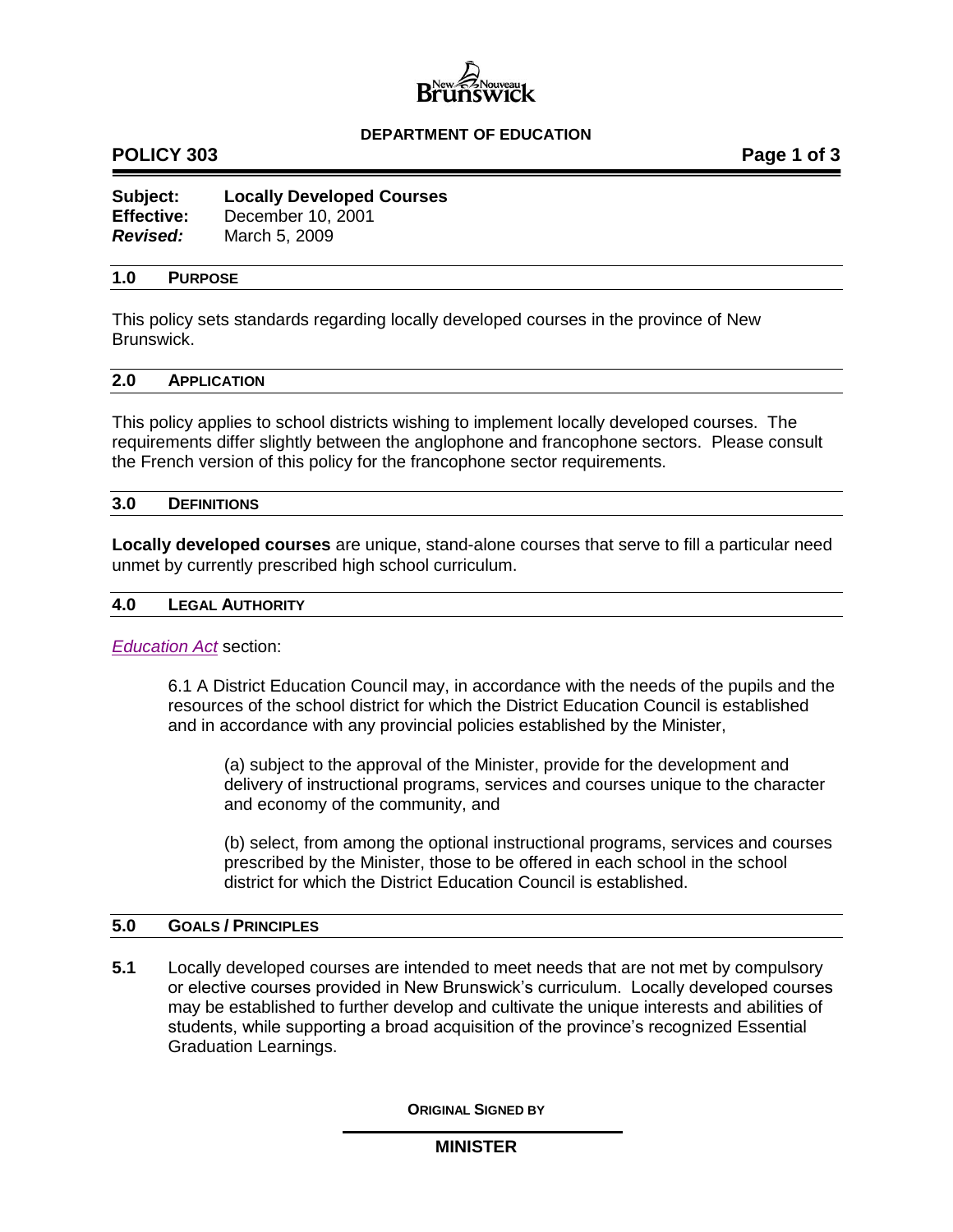

### **DEPARTMENT OF EDUCATION**

# **POLICY 303 Page 2 of 3**

## **6.0 REQUIREMENTS / STANDARDS**

### **6.1 Parameters**

- **6.1.1** Graduation requirements differ by linguistic sector. Please consult Appendix A of Policy 316 – [Graduation Requirements](http://www2.gnb.ca/content/dam/gnb/Departments/ed/pdf/K12/policies-politiques/e/316A.pdf) for specific details.
- **6.1.2** The district must have the teacher expertise, facilities, equipment and materials, and any other resources necessary for the successful implementation of the course.
- **6.1.3** The outcomes, learning experiences, and content of the locally developed course, including prescribed materials, must be significantly different from all prescribed courses within the provincially approved program of studies.
- **6.1.4** A locally developed course must fit into the appropriate credit-hour framework of the authorized high school program of the individual high school.

## **6.2 Approval Process**

- **6.2.1** The attached prescribed form for the anglophone sector [\(Appendix A\)](http://www2.gnb.ca/content/dam/gnb/Departments/ed/pdf/K12/policies-politiques/e/303AA.pdf) must be completed to describe the benefits of the course for students, and must include a description of the manner in which the course will be assessed.
- **6.2.2** Applications, signed by the Superintendent, must be submitted to the Department of Education by December 1 for implementation the following September, or by June 1 for implementation the following February.
- **6.2.3** A locally developed course will be offered only after approval by the Minister.
- **6.2.4** Schools offering a locally developed course must use the course code provided by the Department of Education at the time of approval.
- **6.2.5** A locally developed course will receive approval for three years. The course evaluation will be reviewed during the re-approval process.
- **6.2.6** Schools may use a locally developed course approved for another school, but must forward their own application to the Department of Education for approval.
- **6.2.7** The district must keep copies of application forms, records of student participation, and records of the Minister's approval of locally developed courses for reference for teachers and parents.